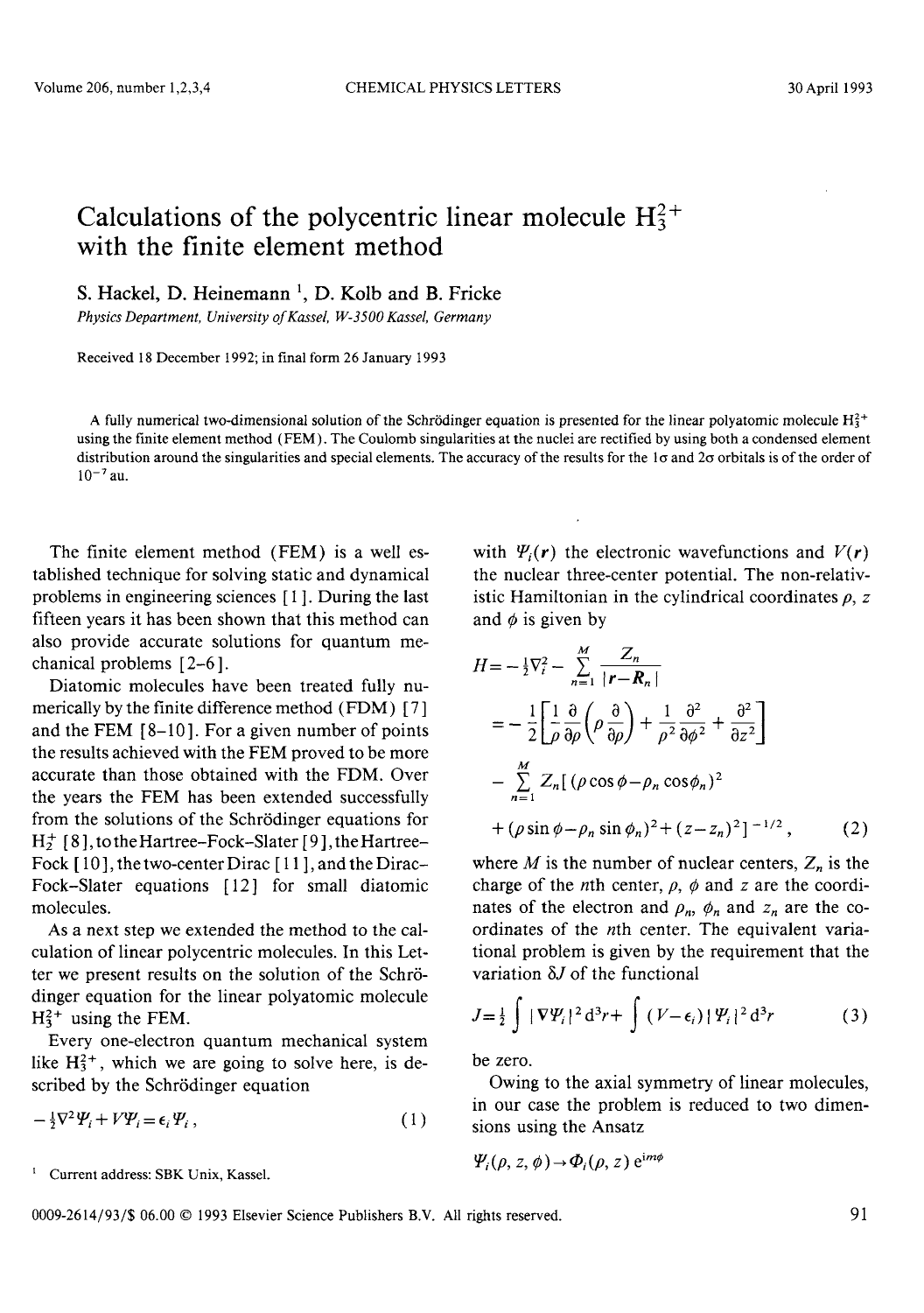With the FEM approach the whole region of integration is subdivided into small regions, the *finite elements* [1,13]. We use triangles as finite elements because triangles of different size can be combined quite easily, thus enabling a problem-adapted element distribution (see fig. 1).

For the approximation of  $\Phi$  we use the Ansatz

$$
\Phi(\mathbf{r}) = \sum_{j=1}^{P} \Phi_j N_j(\mathbf{r}_k) , \qquad (4)
$$

where *P* is the number of points.

The shapefunctions  $N_i(r_k)$  (polynomials of higher order) are defined such that the condition

$$
N_j(\mathbf{r}_k) = 1 , j = k ,
$$
  

$$
N_j(\mathbf{r}_k) = 0 , j \neq k ,
$$

holds for all grid points  $r_k$ . Only for those elements to which these grid points belong do the shapefunctions  $N_i(r_k)$  possess values not equal to zero; this is localized to a very small area of the entire region. In this definition the coefficients (node variables)  $\Phi_i$ are the approximate values of the unknown functions at the gridpoint j. In our calculations we use 5th-order polynomials as shapefunctions. With the Ansatz (4) the functional (3) becomes a function of the node variables  $\Phi_j$ , the condition of the variation  $\delta J = 0$  becomes equivalent to the condition

$$
\frac{\partial J}{\partial \Phi_j} = 0 \; .
$$

All in all this leads to the matrix eigenvalue equation





$$
H\Phi = \epsilon S\Phi \tag{5}
$$

The solution of this matrix equation leads to an approximate solution of the Schrödinger equation (1 ). The order of the matrices is equal to the total number of grid points used in the calculations.

The most appropriate coordinate system for polycentric linear molecules is the cylindrical coordinate system. In contrast to the one- or two-atomic problems it is not possible anymore to take care of the Coulomb singularities at the nuclei with suitable coordinates.

The two obvious ways of handling these singularities within the FEM approach [13] are:

- A condensed element distribution around the singularities

*- Special* elements.

A combination of both is possible and we have done so in our calculations. In order to construct a geometrically adapted element distribution we developed a pre-processing program. We start by constructing equi-curves in the physical space /(see fig. 1) so that the sub-areas formed contribute almost equal amounts to the error of the system [14]. On these equi-curves we distribute points equidistantly, thus forming the edge points of triangles for the triangulation of the whole region. In order to avoid numerical problems it is assured that each element is a triangle with angles larger than  $\approx 15^{\circ}$  and smaller than  $\approx 130^\circ$ . This approach leads to a condensed element distribution in the nuclear region (see ref. [14]); every triangle contributes about equal amounts to the error in energy.

The matrix elements arising from the functional (3) when using the Ansatz (4) were calculated by a conical product Gaussian integration rule [15] on each of the finite elements (triangles). This method is a product Gaussian integration rule where two edges of the normalized square are condensed to a single point to construct a normalized triangle (see fig. 2), which is then a special element.

Let

$$
\int_{0}^{1} \int_{0}^{x} f(x, y) \, \mathrm{d}y \, \mathrm{d}x \tag{6}
$$

be the integral over a unit triangle. By a change of variables  $x=u$  and  $y=vu$  with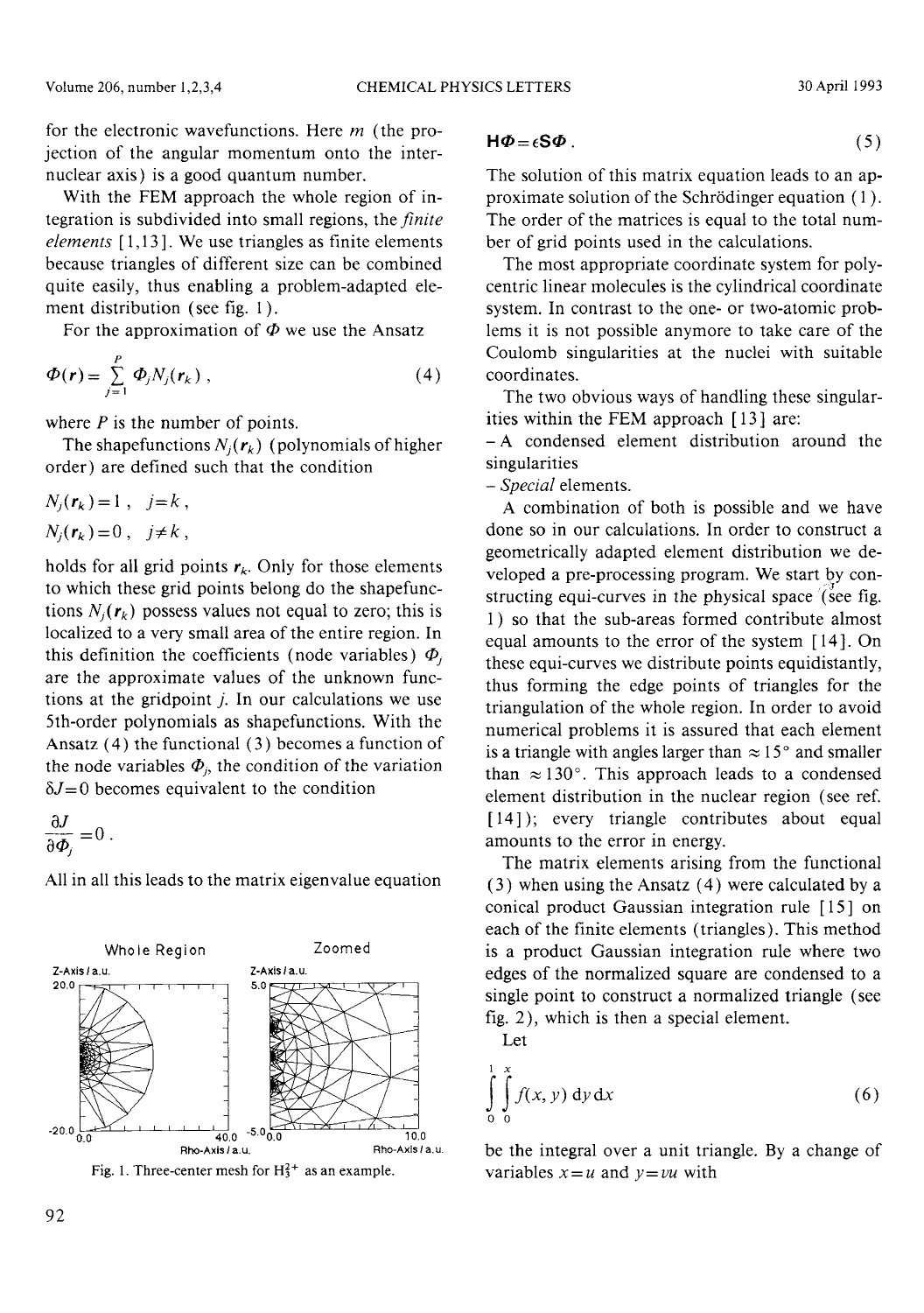

Fig. 2. Principle of the conical product Gaussian integration rule. The left square shows the integration point distribution for the product Gaussian integration rule with  $3 \times 3$  integration points. By transforming the integration region into a triangle (right), edges A and D of the square become one point of the triangle and the integration points are concentrated at this edge.

$$
x = u, \quad 0 \le u \le 1,
$$
  

$$
y = uv, \quad 0 \le v \le 1,
$$
 (7)

this is transformed into the integral

1 1

$$
\int_{0}^{1} \int_{0}^{1} f(u, v) dv u du.
$$
 (8)

From this it is inferred that the 1/*r*singularity in energy integrals is rectified by the factor  $u$  of the volume element provided the singularity is positioned in the conical edge of the triangle, because as a result of the conical transformation the integration points are properly condensed atone edge point. For accurate integration  $8 \times 8$  integration points are just suitable.

We are able to show that just two correctly orientated triangles can handle the Coulomb singularities. Fig. 3 shows the principle of the correct orientation of the triangles at one center.

The current approach was tested by calculating H and  $H_2^+$  in the grid constructed for the system  $He_3^{2+}$  (fig. 1). The results for H,  $H_2^+$  and  $H_3^{2+}$  are given in table 1. To determine the accuracy of the energy eigenvalues for  $H_2^+$  we use the results from ref. [16]. The calculations were performed with 5thorder polynomial shapefunctions. In the upper part of table 1 we use a mesh with 245 elements corresponding to 3125 points (see fig. 1) in order to calculate the H atom and the  $H_2^+$  molecule in the threecenter grid. As expected the accuracy of the results increases from H  $(\Delta E_{1s} \approx 2.4 \times 10^{-6}$  au) over  $H_2^+$  $(\Delta E_{1\sigma_{\rm g}} \approx (1.4-6.3)\times 10^{-7}$  au) to  $\rm{H_3^{2+}}$  because the



Fig. 3. Correct orientation of the triangles at a nuclear center. This figure shows the conical product Gaussian integration point distribution with  $3\times3$  integration points at each triangle. The triangles are orientated such that the edge with the condensed integration points (point  $A=D$  in fig. 2) is congruent with the nuclear center.

mesh is optimized to the asymptotic behaviour of the low-lying electronic levels of the system  $H_3^{2+}$ . The differences in accuracy of the H calculations arise from the asymmetric grid for the outer-center calculations. In addition the mesh is better adapted for the middle-center calculation. The lower part of table 1 presents an additional calculation of  $H_2^+$  in a mesh with 2665 points (209 elements). The number of mesh points differs according to the geometry changes of the mesh. In general the number of mesh points varies with *R*, roughly tripling for  $R\rightarrow\infty$ .

In fig. 4 we compare our results for the  $1\sigma$  orbital (see table 2) with those found in the literature  $[17]$ . As reference line we use the mean values of upper and lower bounds given in ref. [17] but we should mention that we are several orders of magnitude more accurate. For distances greater than or equal to 2.0 au there is agreement within the accuracy given in ref. [17]. For small distances we find a significant discrepancy. We may infer our calculations to be accurate to the order of some units of  $10^{-7}$  au by comparing our results on H and  $H_2^+$  to precise values [ $16$ ]. For the  $2\sigma$  orbital (see table 2) the agreement with the values of ref. [18] (obtained from its fig. 12) is within drawing precision.

We were able to demonstrate the applicability of the FEM to the solution of those polycentric linear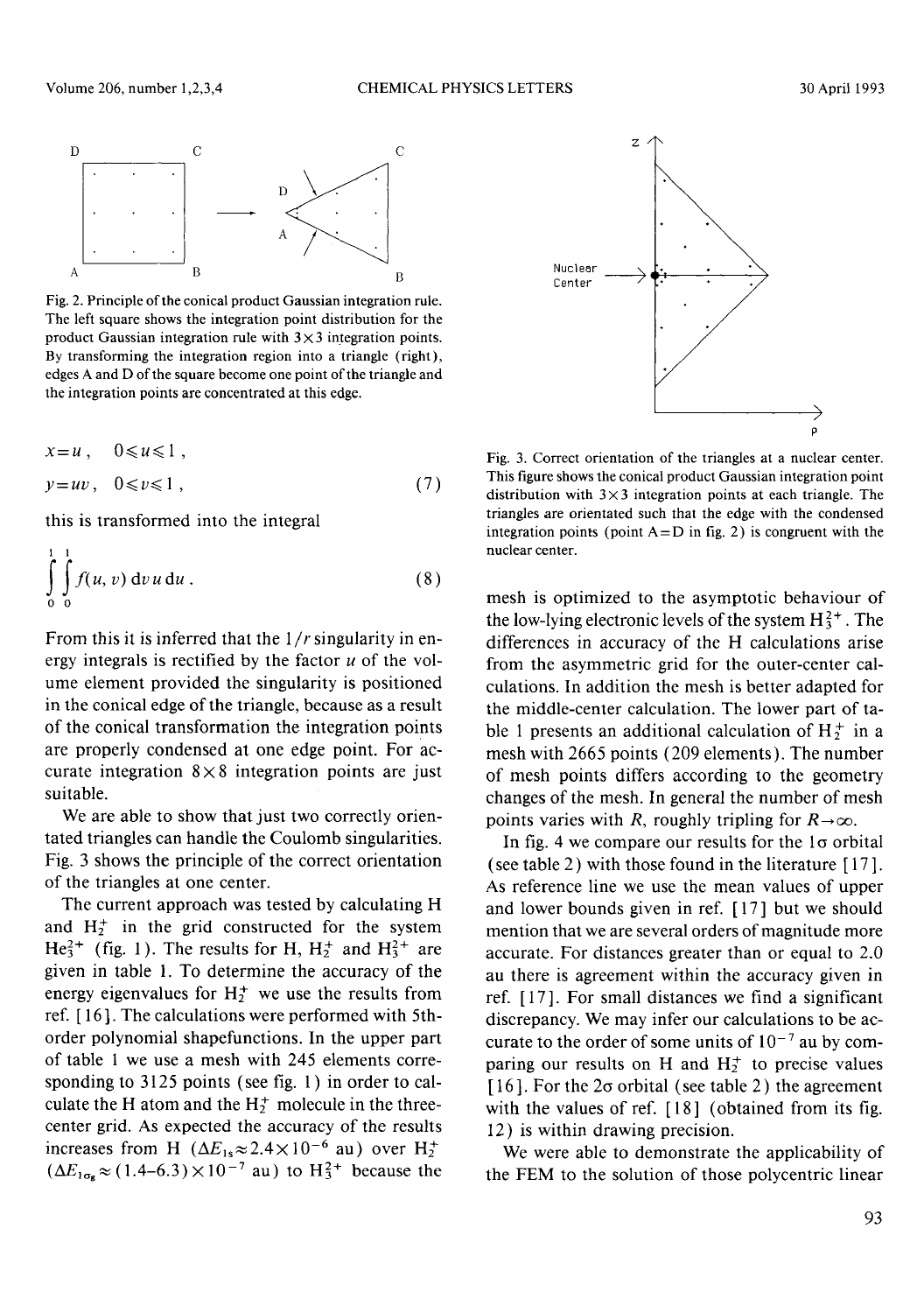## Table 1

Results for H and  $H_2^+$  (error  $\Delta E$  from comparison with precise calculations  $[16]$  and for  $H_3^{2+}$  in a mesh with 3125 points and a distance of 2.0 au between neighbouring centers (upper part of the table) and 2665 points and a distance of 1.0 au between neighbouring centers (lower part of the table), see also table 2. The full dots in the row Mesh symbolize the charged center (s) in the three-center grid (see fig. 1). All the calculations we performed by using 5th-order polynomial shapefunctions

| Mesh                        | System                               | Orbital                                 | $E$ (au)                     | $\Delta E$ (au)                              |
|-----------------------------|--------------------------------------|-----------------------------------------|------------------------------|----------------------------------------------|
| $\bullet$ 00                | H                                    | 1s<br>2s                                | $-0.4999977$<br>$-0.1249958$ | $2.3 \times 10^{-6}$<br>$4.2 \times 10^{-6}$ |
| $\circ \bullet \circ$       |                                      | 1s<br>2s                                | $-0.4999995$<br>$-0.1249980$ | $5.3 \times 10^{-7}$<br>$2.0 \times 10^{-6}$ |
| $\circ \circ \bullet$       |                                      | 1s<br>2s                                | $-0.4999976$<br>$-0.1249963$ | $2.4 \times 10^{-6}$<br>$3.7 \times 10^{-6}$ |
| $\bullet\bullet\circ$       | $H+$<br>$2.0 \text{ au}$             | $1\sigma_{\rm g}$<br>lσ,                | $-1.1026341$<br>$-0.6675337$ | $1.4 \times 10^{-7}$<br>$6.9 \times 10^{-7}$ |
| $\circ\bullet\bullet$       |                                      | $1σ_2$<br>$1\sigma_{\rm n}$             | $-1.1026341$<br>$-0.6675337$ | $1.4 \times 10^{-7}$<br>$6.9 \times 10^{-7}$ |
|                             |                                      | $\cdots$                                |                              |                                              |
| $\bullet$ $\circ$ $\bullet$ | $H_2^+$<br>$4.0 \text{ au}$          | $1\sigma_{\alpha}$<br>$1\sigma_{\rm u}$ | $-0.7960843$<br>$-0.6955490$ | $6.3 \times 10^{-7}$<br>$1.6 \times 10^{-7}$ |
|                             | $H_3^2$ <sup>+</sup><br>$2.0/2.0$ au | lσ<br>2σ                                | $-1.5241599$<br>$-1.1733743$ | $\approx 10^{-7}$<br>$\approx 10^{-7}$       |
| $\bullet$ $\circ$ $\bullet$ | $H_2^+$<br>$2.0 \text{ au}$          | $1\sigma_{\rm e}$<br>$1\sigma_{\rm n}$  | $-1.1026340$<br>$-0.6675332$ | $2.0 \times 10^{-7}$<br>$1.2 \times 10^{-6}$ |



Fig. 4. Differences of the FEM calculations from the upper and lower bounds calculated mean values of ref.  $[17]$  for the 1 $\sigma$  orbital of H<sup>2+</sup>. R is the distance between the outer centers and  $\Delta E$ the energy deviation from the mean value.

Coulombic problems whose nuclei singularities are taken care of by the condensed element distribution and special elements. One also finds that the numerical accuracy increases strongly with the number

## Table 2

Results for the linear symmetric  $H_3^{2+}$  molecule for the 1 $\sigma$  and 2 $\sigma$ orbital at different distances, *R* being the distance between the outer centers. In general the number of mesh points varies with R, roughly tripling for  $R\rightarrow\infty$ , however the ratio of  $R/r_i$  ought to be taken into account, too. The mesh with  $R = 4.0$  au belongs to the upper part of table 1 and the mesh with  $R = 2.0$  au to the lower part of table 1. We use 10 equi-curves ( $r_1 = 0.24$  au,  $r_2 = 0.61$  au,  $r_3$ = 1.90 au,  $r_4$ = 1.66 au,  $r_5$ = 2.35 au,  $r_6$ = 3.20 au,  $r_7$ = 4.31 au,  $r_8 = 5.86$  au,  $r_9 = 8.39$  au,  $r_{10} = 20.00$  au). Only at  $R = 0.1$  au one additional radius ( $r = 0.03$  au) is necessary to construct at least one separate equi-line around the centers

| $R$ (au) | Orbital   | $E$ (au)     | Points |
|----------|-----------|--------------|--------|
| 0.1      | 1σ        | $-4.4300999$ | 2435   |
|          | $2\sigma$ | $-1.1272460$ |        |
| 2.0      | ìσ        | $-2.2425227$ | 2665   |
|          | $2\sigma$ | $-1.3509358$ |        |
| 3.0      | $1\sigma$ | $-1.8015337$ | 2205   |
|          | 2σ        | $-1.2750837$ |        |
| 4.0      | $1\sigma$ | $-1.5241599$ | 3125   |
|          | 2σ        | $-1.1733743$ |        |
| 5.0      | $1\sigma$ | $-1.3343619$ | 4045   |
|          | $2\sigma$ | $-1.0807938$ |        |
| 6.0      | $1\sigma$ | $-1.1968609$ | 3585   |
|          | $2\sigma$ | $-1.0011893$ |        |
| 8.0      | $1\sigma$ | $-1.0155017$ | 4045   |
|          | $2\sigma$ | $-0.8837918$ |        |

of grid points when using condensed element distribution and the special elements around the centers. As for a non-singular problem one recovers the full convergence order  $N^{-5}$ . Three-center Coulomb calculations do need quite a few more points for a given accuracy than for one- and two-center calculations with tailor-made coordinates where the Coulomb singularities are rectified [9] (spherical coordinates in one-center, elliptic-hyperbolic coordinates for twocenter Coulombic problems); however, up to now they offer the only possibility to obtain the desired accuracies.

This work was partially supported by the Deutsche Forschungsgemeinschaft (DFG) and the Gesellschaft für Schwerionenforschung Darmstadt (GSI). The computer time from the Höchstleistungsrechenzentrum des Landes Hessen (HHLR) in Darmstadt is gratefully acknowledged.